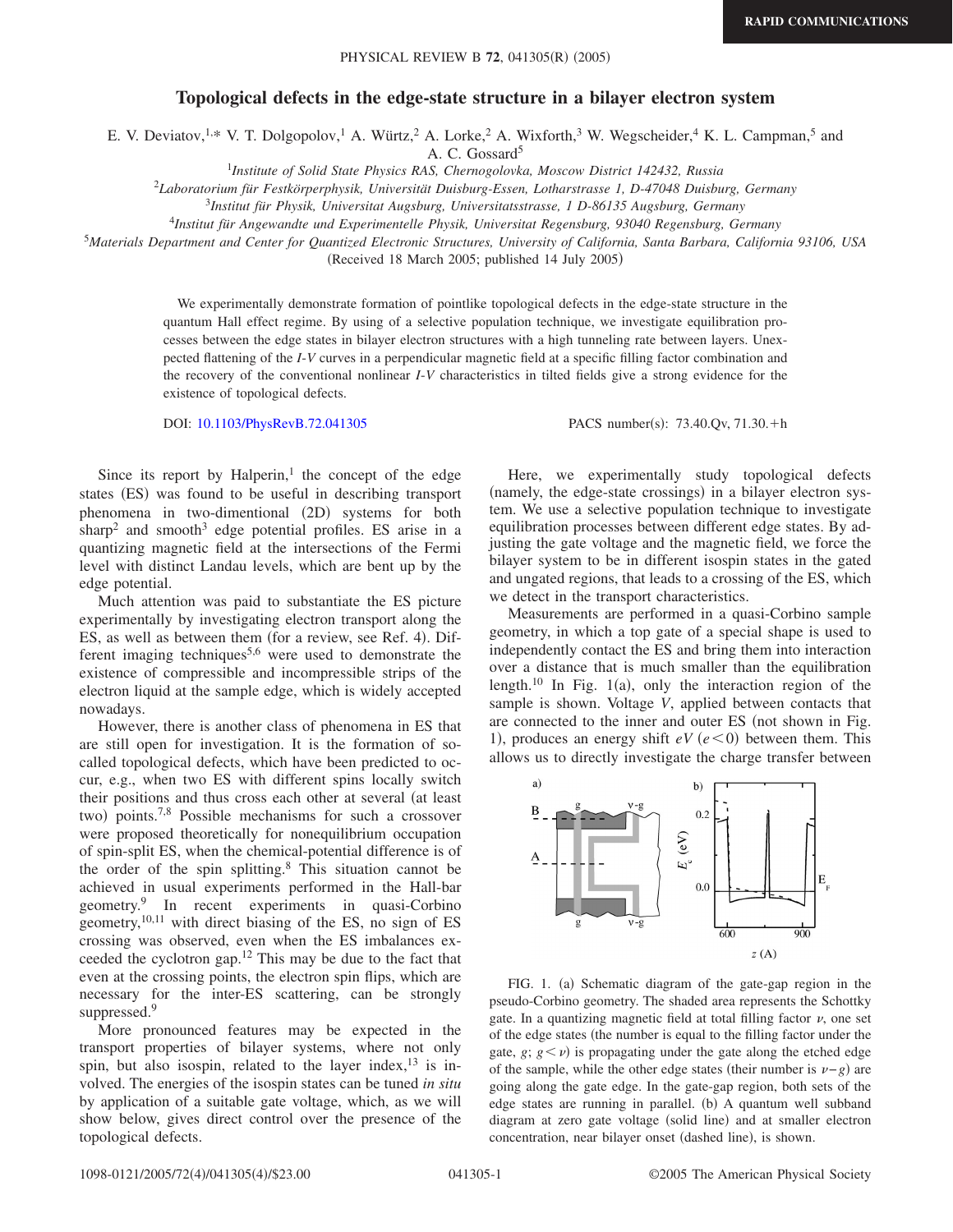ES in the interaction region (gate gap) at imbalances even higher than the spectral gaps.

In gated bilayer systems, such as the one with quasi-Corbino geometry used here, the gate bias does not only influence the lateral, but also the vertical distribution of charge. At zero gate voltage, the bilayer systems studied here are slightly imbalanced (i.e., they have different electron concentrations in two parts of the well). A negative top-gate bias increases this initial imbalance [see Fig.  $1(b)$ ]. The electric field mostly affects the electron density in the top (closest to the gate) layer of the well, which will deplete at some bias  $V_{\text{on}}$  (the bilayer onset voltage). At lower gate voltages, only the back part of the well is filled, so that the electron system becomes a single layer. Thus, even for a sample where the edge states in the gate gap originate from the bilayer spectrum, the channels under the gate may originate from either a bi- or a single-layer spectrum. By using samples with different  $V_{on}$  it is therefore possible to realize different regimes under the gate, even at the same filling factor. For a single-layer system in a quantizing magnetic field, the energy spectrum is the usual Landau ladder of energy levels. In the bilayer regime, the situation is more sophisticated. $14-17$  In imbalanced bilayer systems, the electrons belong to a particular electron sheet, which makes it necessary to introduce a new quantum number: the isospin with projection equal to  $\pm 1/2$  for top and/or bottom layers, correspondingly. Every isospin projection corresponds to an independent Landau ladder in the energy spectrum.

In sufficiently high magnetic fields (corresponding to low filling factors  $\nu=1$  and 2), and/or in a balanced electron system, the situation is different. The electrons have nonzero wave functions in both layers and, consequently, are in a mixed isospin state. The energy spectrum is then a single Landau ladder with an additional energy gap: the symmetricantisymmetric splitting  $\Delta_{SAS}$ . Another way to couple both layers is through application of an in-plane magnetic field component. Not only does it increase the Zeeman splitting with respect to other energy scales, but it also forces common subband formation<sup>15</sup> even at high filling factors  $\nu > 2$ .

In the present paper we investigate the samples at filling factor  $\nu=3$  in the gate gap and  $g=1,2$  under the gate. We show below that the *I*-*V* curve and its behavior in a tilted magnetic field is sensitive to the presence of topological defects in the ES structure.

In a perpendicular magnetic field at filling factor  $\nu=3$ , ES in the gate gap originate from two independent Landau ladders [see Fig.  $2(a)$ ]. The spatial separation between the two outer spin-split ES and the single inner one is given by the difference  $\Gamma$  of the subband energies of the two electron layers in the bulk.

Let us first consider the case when the electron system under the gate is in a single-layer regime for filling factor *g*=2. Two spin-split quantum levels in the bottom electron layer form two ES, which are directly connected to the two outer spin-split ES in the gate gap, because the spin and isospin indices are the same [see Fig.  $2(b)$ ]. Applying a bias voltage to the ohmic contacts 1 and 2 in Fig. 2 produces an energy shift of the two outer ES in the gate gap with respect to the inner one. Positive voltage  $V > 0$  flattens the potential relief between the ES (Refs. 10 and 11) because of  $eV < 0$ .

E. V. DEVIATOV *et al.* **PHYSICAL REVIEW B 72**, 041305(R) (2005)



FIG. 2. Energy subband diagram of the sample edge for the filling factors  $\nu=3$  and  $g=2$  with no voltage applied between the ES: (a) in the gate-gap region in perpendicular and tilted magnetic fields; (b) under the gate in a single-layer regime (sample  $B$ ) and the resulting ES structure in the gate gap; (c) under the gate in a bilayer regime (sample *A*) and the resulting ES structure in the gate gap. Symbols *t*, *b*, *s*,  $\uparrow$ ,  $\downarrow$  indicate the isospin (top, bottom, symmetric) and the spin (up and down) states of the ES. Ohmic contacts, connected to different ES, are denoted by gray bars.

Significant current starts to flow only after the complete flattening of the subband bottom, i.e., at  $V_{\text{th}}^{\dagger} \sim \Gamma$ , so this branch of the *I*-*V* curve should contain a clear-defined threshold. Applying a negative voltage  $V < 0$  produces only a tunnel current between ES, leading to a strongly *nonlinear I*-*V* branch.

Let us now turn to the case where the gated region is in the bilayer regime at  $g=2$ . Then the one-to-one correspondence between the edge states in the ungated and gated parts is no longer possible and a new ES topology will develop, as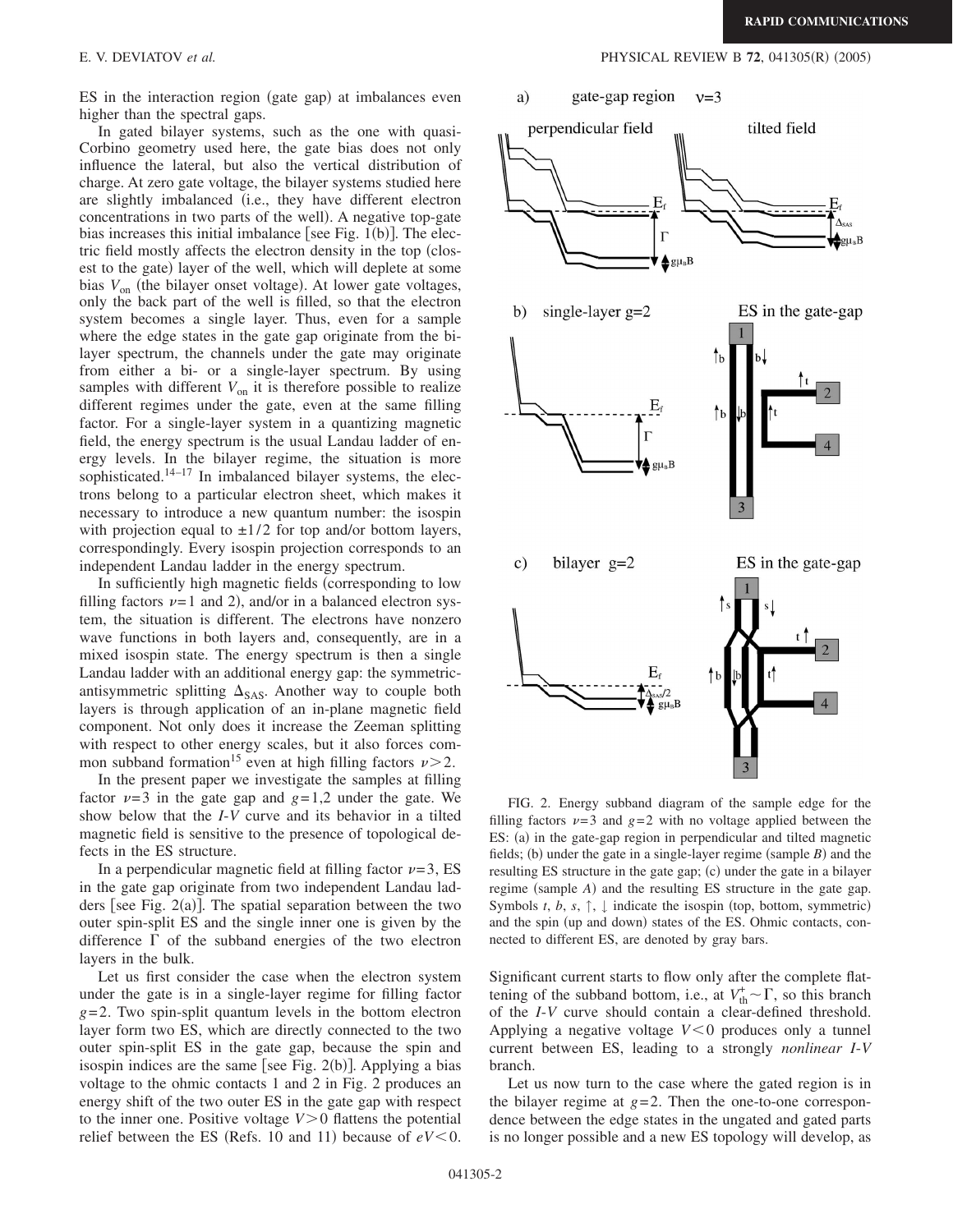TOPOLOGICAL DEFECTS IN THE EDGE-STATE ...

shown in Fig. 2(c), right. Under the gate, two quantum levels are filled. They both correspond to the lowest (symmetric) subband and are separated by the spin gap, see Fig.  $2(c)$ , left. Electrons in the corresponding ES belong to both electron layers simultaneously. Roughly speaking, there is a 50% probability to find an electron in either layer. When a charge is injected into the gate-gap region, both spin and isospin should be conserved. Isospin conservation means that approximately half of electrons are injected into the top electron layer and the others are injected into the bottom layer. Taking into account the spin conservation, we conclude that the electrons from the outer ES under the gate will be injected into both the outermost and the innermost ES in the gate gap, so they will share the same chemical potential. Thus, the ES can cross each other in the corners of the gate gap, as sketched in Fig.  $2(c)$ , right. Two ES with the same spin in the gate gap will be fully equilibrated, leading to a *linear I*-*V* curve.

The described picture can easily be destroyed by an inplane magnetic field component. As mentioned above, in tilted magnetic fields the states in the gate-gap region will also be delocalized between both layers. As shown in Fig. 2(a), right, two spin-split ES will originate from the lowest (symmetric) quantum well state, while the third edge state will be associated with the antisymmetric state, separated by  $\Delta_{SAS}$ . Because the two outermost edge states now have the same isospin in both gated and ungated regions of the sample, the ES topology will resemble the one shown in Fig. 2(b), left. Therefore, there will be no ES crossing and the *I* -*V* curves should become strongly nonlinear again, as in the single-layer case. The height of the step on positive branch of *I*-*V* curve will now be given by  $\Delta_{SAS}$ .

From the picture described above we expect that ES crossings can be realized in samples where the gated and ungated parts are in a different isospin configuration. The equilibration caused by the crossings should lead to a linear *I*-*V* trace. These linear *I*-*V*'s in normal magnetic fields and the recovery of the conventional nonlinear *I*-*V* characteristics in tilted fields are the key features of the topological defects in bilayer systems.

Our samples are from two different wafers, *A* and *B*, grown by molecular beam epitaxy on a semi-insulating GaAs substrate. They are GaAs/AlGaAs quantum wells of different widths and shapes. For wafer *A*, active layers form a 760-Å-wide parabolic quantum well, whereas for wafer *B*, a 300-Å-wide quantum well is of rectangular form. In the center of each well, a three-monolayer-thick  $\text{Al}_x\text{Ga}_{1-x}\text{As}$  (*x*=0.3) sheet is grown, which serves as a tunnel barrier. The symmetrically doped wells are capped by 600-Å Al<sub>*x*</sub>Ga<sub>1−*x*</sub>As(*x*=0.3) and GaAs layers. Both structures, *A* and B, contain a two-dimensional electron gas (2DEG) of similar electron concentration (about  $4 \times 10^{11}$  cm<sup>-2</sup>) and mobility. They are slightly imbalanced (i.e., have unequal electron concentrations in two parts of the well).

The samples are patterned in a quasi-Corbino geometry.<sup>10</sup> Ohmic contacts are made to both electron layers simultaneously. In the experiment we study the *I*-*V* characteristics of the gate-gap region at the temperature of 30 mK in magnetic fields up to 14 T. Tilting the sample plane with respect to the magnetic field allows us to introduce an in-plane field com-



FIG. 3.  $I-V$  curves for samples  $B$  (a) and  $A$  (b) for filling factors  $\nu=3$  and  $g=2$  at different tilt angles equal to  $\theta=0$  (solid line),  $\theta$ =30° (dashed line),  $\theta$ =45° (dotted line),  $\theta$ =50° [dash-dot-dot, only the (a) panel],  $\theta = 60^{\circ}$  (dash-dot line). A perpendicular magnetic field is constant and is equal to 6.6 T for the sample *B* and 5.9 T for the sample *A*. The insets demonstrate *I*-*V* curves for samples *B* and *A* at filling factors  $\nu=3$  and  $g=1$  in a perpendicular magnetic field.

ponent to affect the energy spectrum of the bilayers. The electron concentration in the ungated region was obtained from the usual magnetoresistance measurements. Also, magnetocapacitance measurements were performed to determine the energy spectrum under the gate. $14$ 

The onset voltage  $V_{\text{on}}$ , at which the system becomes single layer, is very different for both samples:  $V_{on} = -0.3$  V for the wafer *A* and  $V_{on}$ =−0.12 V for the wafer *B*. Therefore, at the filling factor combination  $\nu=3, g=2$  that we are interested in here, the samples are in different isospin configurations. For sample *A*,  $g=2$  is obtained at  $V<sub>g</sub>=-0.19 > V<sub>on</sub>$ , so that the sample is in a bilayer regime. Sample *B*, on the other hand, is single layer at  $g=2$  ( $V_g=-0.15\lt V_{on}$ ). Both samples are in an equivalent isospin state at the filling factor combination  $\nu=3, g=1$  ( $V_g < V_{on}$ , resulting in a single layer under the gate), which can be used as a reference.

In Fig. 3, *I*-*V* curves are presented for both types of the samples, in normal and tilted magnetic fields. For the sample that is single layer at  $g=2$  [Fig. 3(a)], the *I-V* curves are strongly nonlinear. They have a well-defined threshold at positive voltages ( $\sim$ 3 meV in a perpendicular field), above which a current starts to flow. The value of the threshold corresponds to the subband splitting.

In contrast, the sample with bilayer  $g=2$  [A-type, Fig. 3(b)] has a fully linear *I-V* curve in perpendicular magnetic fields. This demonstrates the absence of a gap between the inner and outer edge states, in agreement with the ES picture discussed above [Fig.  $2(c)$ , right]. Tilting the sample, while keeping the normal field component constant, causes the